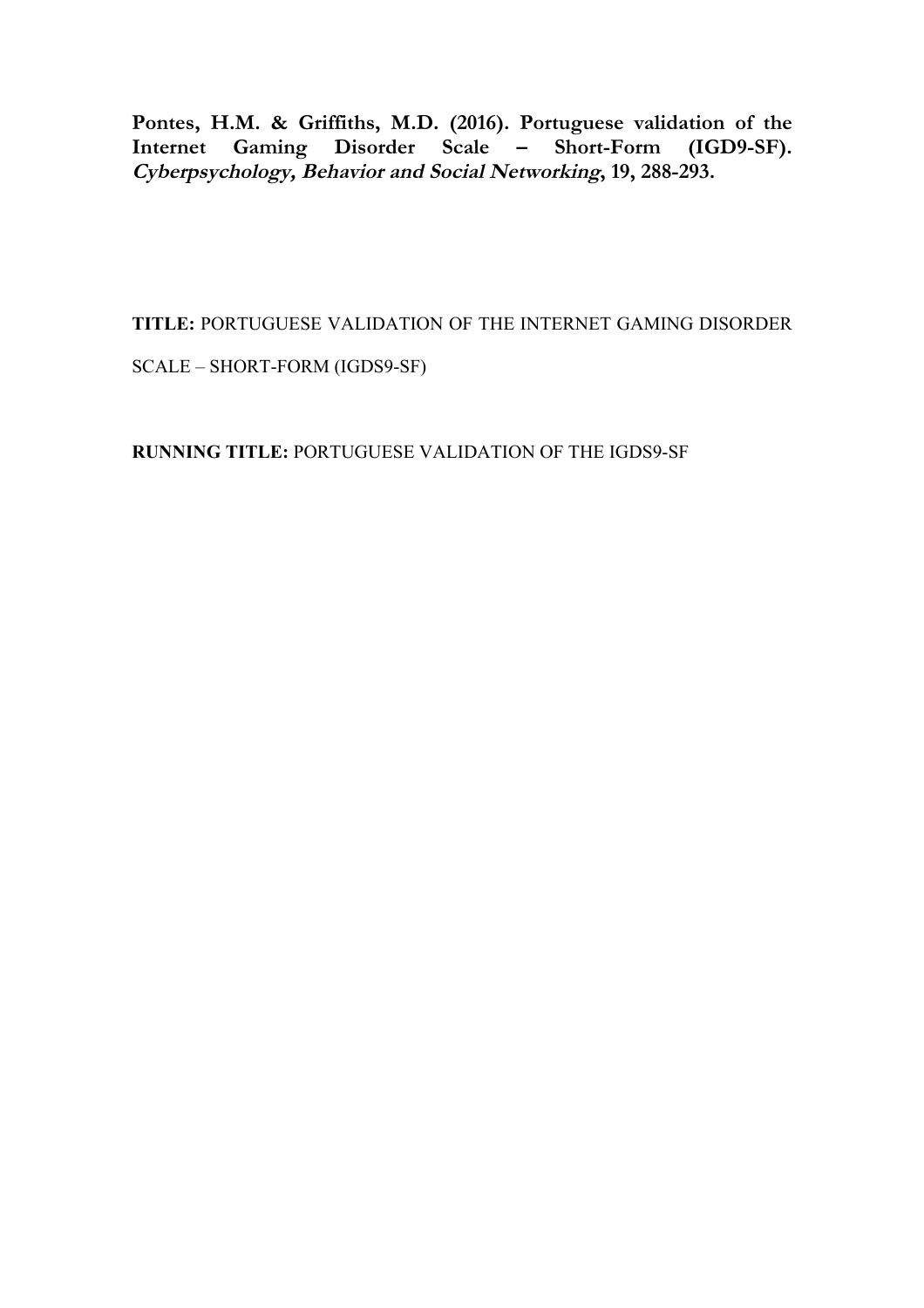#### **Abstract**

In the latest (fifth) edition of the *Diagnostic and Statistical Manual of Mental Disorders* (DSM-5), Internet Gaming Disorder (IGD) was included as a tentative disorder worthy of future research. Since then, several psychometric instruments to assess IGD have emerged in the literature, including the 9-item Internet Gaming Disorder Scale–Short-Form (IGDS9-SF), the most brief tool available to date. Research on the effects of IGD in Portugal has been minimal and may be due the lack of psychometrically validated tool to assess this construct within this particular cultural background. Therefore, the aim of the present study was to develop and examine the psychometric properties the Portuguese IGDS9-SF. A total of 509 adolescents were recruited to the present study. Construct validity of the IGDS9-SF was assessed in two ways. Firstly, confirmatory factor analysis (CFA) was performed to investigate the factorial structure of the IGDS9-SF in the sample and the uni-dimensional structure of the IGDS9-SF fitted the data well. Secondly, nomological validation of the IGDS9-SF was carried out and the nomological network analyzed was replicated as expected, further supporting the construct validity of the IGDS9-SF. Criterion validity of the IGDS9-SF was also established using key criterion variables. Finally, the IGDS9-SF also showed satisfactory levels of reliability using several indicators of internal consistency. Based on the results found, the IGDS9-SF appears to be a valid and reliable instrument to assess IGD amongst Portuguese adolescents and further research on IGD in Portugal is warranted.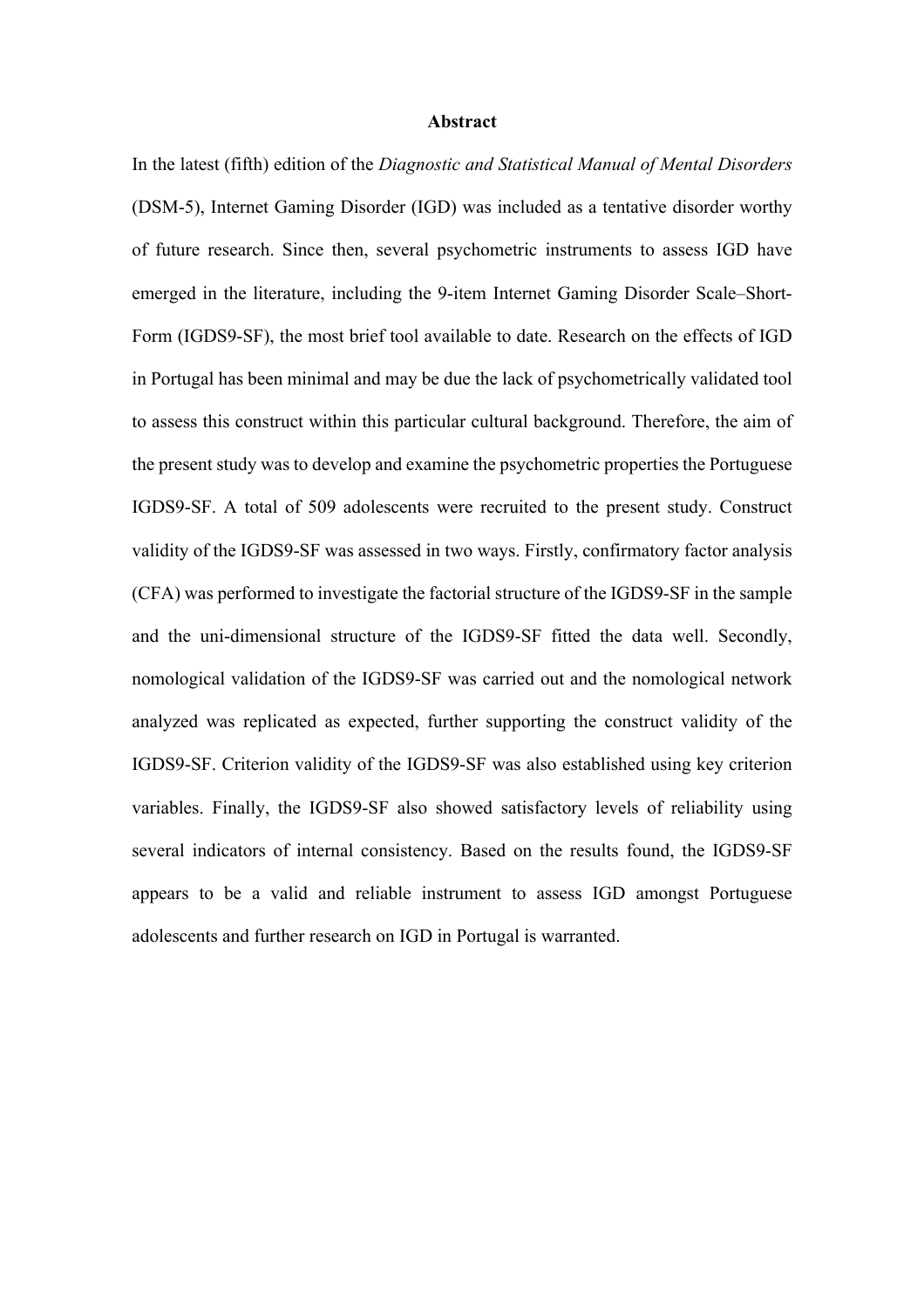## **Introduction**

Research into the effects of gaming on human health has grown substantially during the past decade. Although the positive effects of health gaming have been demonstrated by a large body of research,  $1-4$  numerous studies have systematically reported potentially harmful effects games can have on human health due to its potentially addictive properties<sup>5-7</sup> and overall detrimental effects<sup>8-11</sup> in several life domains for a minority of gamers. Such harmful effects related to addiction to gaming can include decreased levels of exercise and sports,  $12 \text{ impaired decision-making}$ , negligible poorer psychosomatic health, $14$  greater incidence of psychiatric symptoms, $15$  lower expected college engagement and grades in adolescent students, $\frac{5}{3}$  compromised prefrontal cognitive control over emotional interference,<sup>16</sup> in addition to other psychiatric disorders and abnormal behaviors.<sup>11, 17, 18</sup>

In light of this, the latest (fifth) edition of the American Psychiatric Association's (APA) *Diagnostic and Statistical Manual of Mental Disorders<sup>19</sup>* included Internet Gaming Disorder (IGD) as a condition that needs further research before being fully recognized and accepted as an independent disorder in subsequent publications of the DSM.<sup>20</sup> The clinical diagnosis of IGD comprises a behavioral pattern encompassing persistent and recurrent engagement with online and offline games, leading to significant impairment or distress over a 12-month period as indicated by endorsing five (or more) of nine criteria. More specifically, the nine proposed criteria for IGD include: (1) preoccupation with games; (2) withdrawal symptoms when gaming is taken away; (3) tolerance, resulting in the need to spend increasing amounts of time engaged in games; (4) unsuccessful attempts to control participation in games; (5) loss of interest in previous hobbies and entertainment as a result of, and with the exception of, games; (6) continued excessive use of games despite knowledge of psychosocial problems; (7) deceiving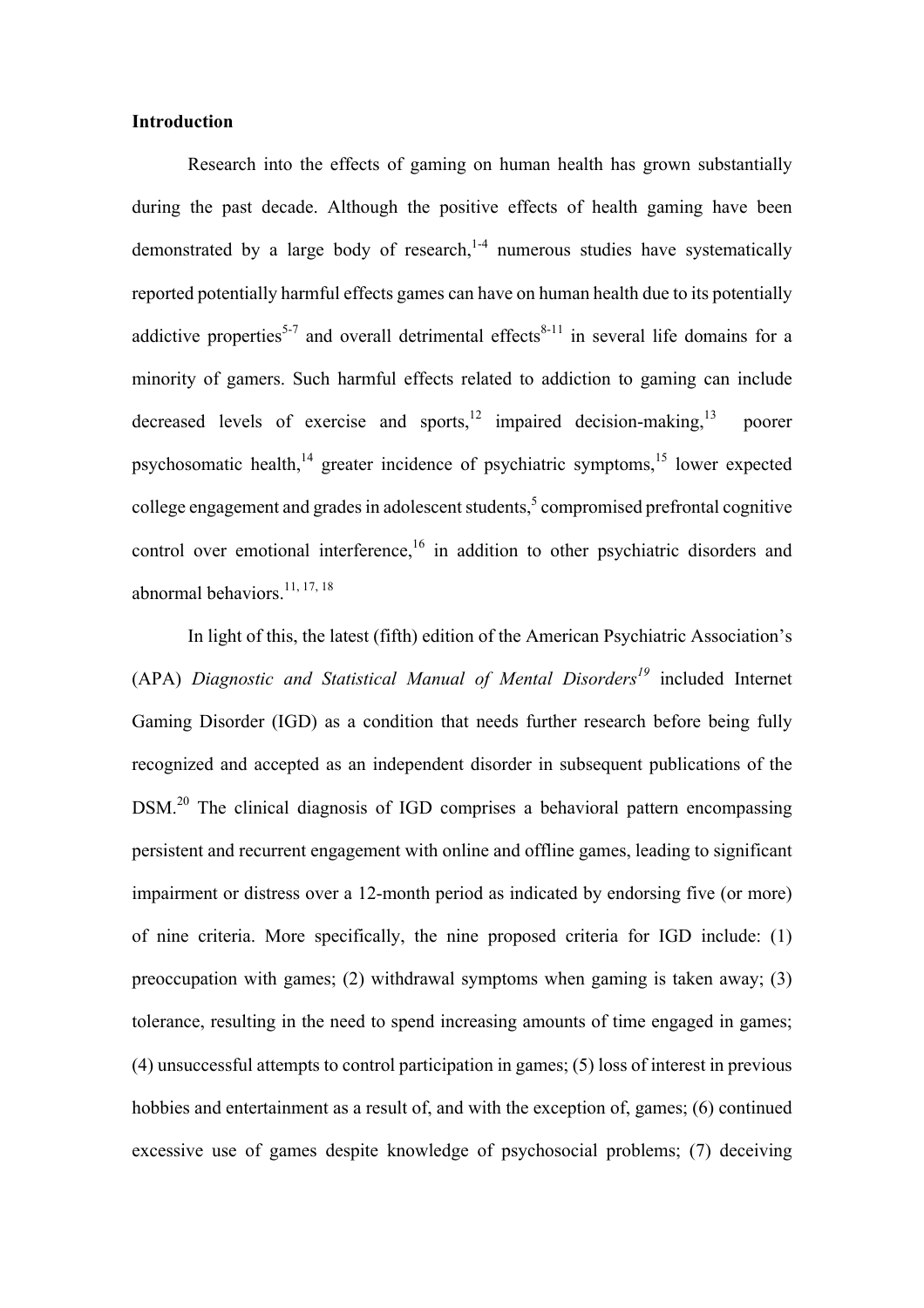family members, therapists, or others regarding the amount of gaming; (8) use of games to escape or relieve negative moods; and (9) jeopardizing or losing a significant relationship, job, or education or career opportunity because of participation in games.<sup>19</sup>

The initial recognition of IGD as a tentative disorder from the APA coupled with the need for unifying the field of assessment of the  $IGD<sub>1</sub><sup>21</sup>$  was followed by several psychometric validation studies that attempted to standardize the assessment of IGD with new instruments, mostly because extant measures prior to the publication of the DSM-5 had several methodological shortcomings and potential biases.<sup>22-24</sup> Moreover, after the publication of the first-ever standardized instrument to assess IGD (i.e., *Internet Gaming Disorder Test* [IGD-20 Test]),<sup>25</sup> several other scholars developed similar measures to assess IGD.<sup>26, 27</sup> However, these instruments were arguably lengthy in nature as they had a relatively large pool of items. Consequently the Internet Gaming Disorder Scale – Short-Form (IGDS9-SF)<sup>28</sup> was developed to cater for the apparent need of a shorter measure to assess IGD that was valid and reliable as well as being suitable for use in large-scale surveys. The IGDS9-SF was developed in an empirical study that included a heterogeneous sample of 1,397 English-speaking gamers from 58 different countries and was reported to have adequate psychometric properties (i.e., validity and reliability).<sup>28</sup>

Because the IGD diagnostic framework developed by the APA is recent, there is a need for cross-cultural studies employing the nine IGD criteria.<sup>29, 30</sup> This is a crucial step to be considered in IGD research in case the phenomenon is ever to be recognized as a *bona fide* addictive disorder. In fact, according to Petry and colleagues,<sup>31</sup> "*establishing the psychometric properties of instruments assessing these nine [IGD] criteria should begin using a cross-cultural perspective.*" (p. 6). In light of this rationale, the main aim of the present study was to examine the psychometric properties of the IGDS9-SF in a sample of Portuguese adolescents, and to provide more evidence from a distinct cultural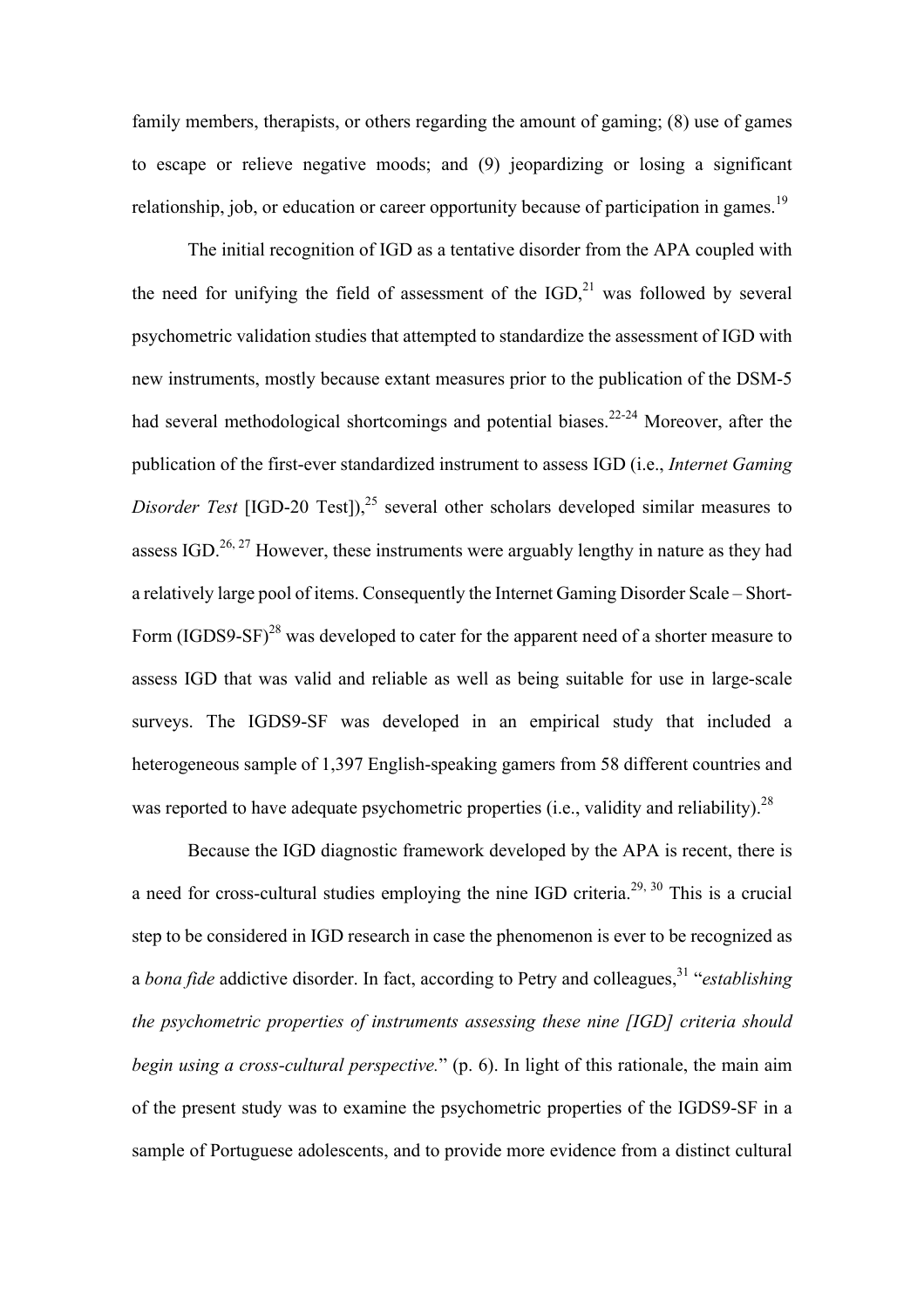background in regard to the psychometric properties of the nine IGD criteria. To the best of the authors' knowledge, this is the first study ever to be conducted on the effects of addictive gaming in Portugal. Therefore, this study has the potential to facilitate research in this field in Portugal by providing researchers with a previously established psychometric tool to assess the phenomenon of IGD.

## **Methods**

#### *Participants and procedures*

The target population of this study were all students  $(N = 700)$  enrolled in the sixth, seventh, eighth, and ninth grades of a major school located in the Algarve, south of Portugal during the academic year of 2014-2015. Authorization from the school's principal and parents was obtained, and participants completed an online survey with the assistance of computers within the school's library during the students' extra-curricular activities. The period of data collection spanned from May until June 2015. The school was chosen on the basis of availability, and the students of the school were selected by randomly sampling the pool of classes comprising the sixth, seventh, eighth and ninth grades (i.e., ages 10 to 18 years) to achieve optimal representativeness of the school's population. Data were collected from 509 students (72.7% of the entire population sampled). The final sample's mean age was 13 years  $(S.D. = 1.64)$  and there was a relatively equivalent gender split with  $53.5\%$  (n = 265) being male (see Table 1).

### *Measures*

*Sociodemographics and frequency of gameplay.* Demographic data were collected on age, gender, and relationship status. Frequency of gameplay variables included a dichotomous question asking if participants had played videogames during the present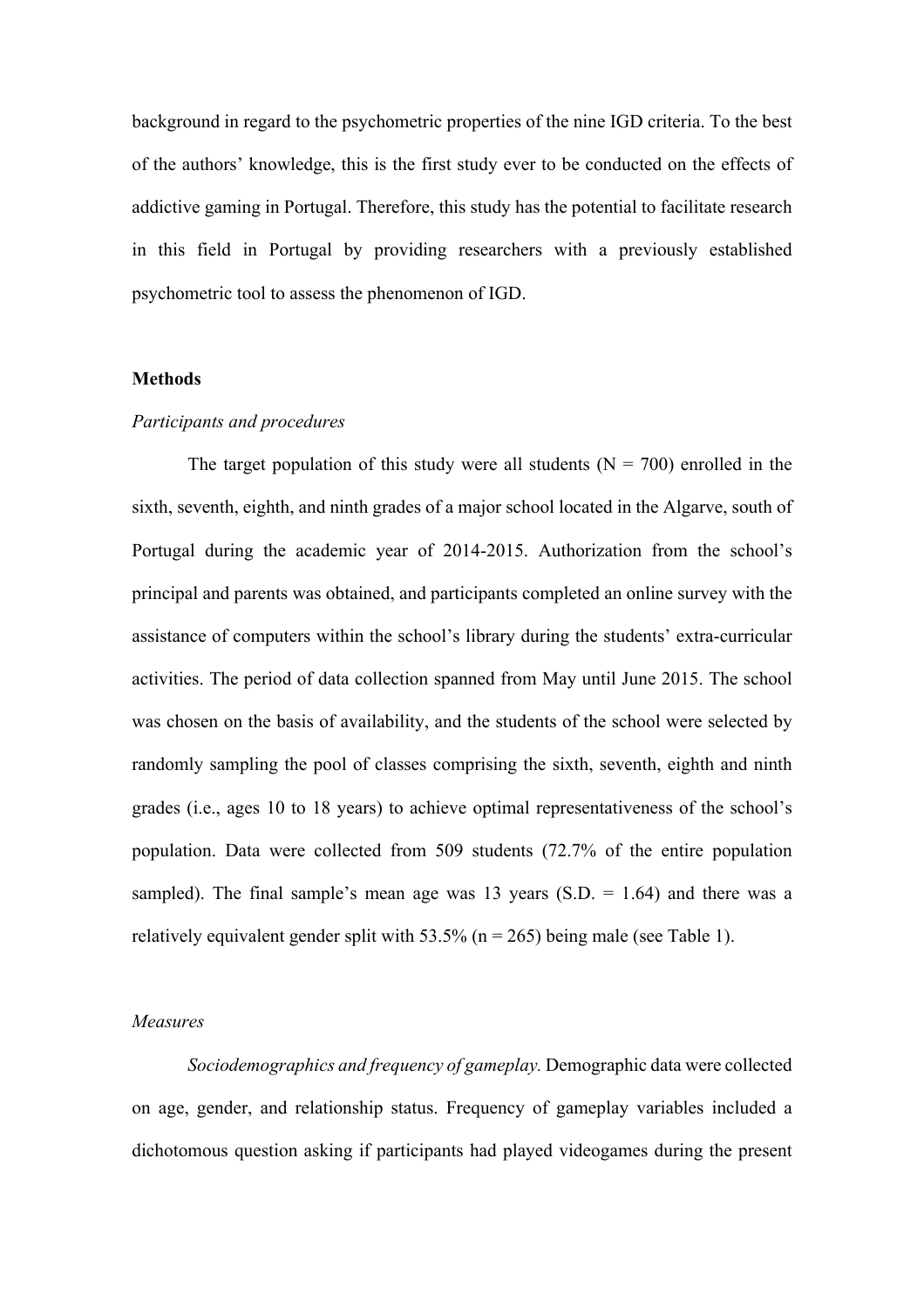month, and two questions asking participants' about their average time spent gaming both daily and weekly.

*Internet Gaming Disorder Scale – Short-Form (IGDS9-SF).* The IGDS9-SF is a short psychometric tool reflecting the nine core criteria that define  $IGD<sup>19</sup>$  The IGDS9-SF assesses the severity of IGD and its detrimental effects by examining both online and/or offline gaming activities occurring over a 12-month period. The nine questions comprising the IGDS9-SF are answered using a 5-point scale: 1 (''Never''), 2 (''Rarely''), 3 (''Sometimes''), 4 (''Often''), and 5 (''Very Often''). The scores are obtained by summing the responses and total scores can range from 9 to 45, with higher scores being indicative of a higher degree of gaming disorder. Although the authors have suggested a monothetic cut-off of 36 out of 45 points (i.e., those who answered 'often' and 'very often' to all nine questions) to classify disordered gamers,  $19$  there is currently no empirical nor clinical data supporting the cut-off of the IGDS9-SF. Hence, a more strict diagnostic approach of endorsement of five or more of the nine IGD criteria as assessed by the IGDS9-SF on the basis of answering 'very often' only should be considered.

*Psychiatric symptoms*. Symptomatology of depression, stress, and anxiety were assessed with the Depression Anxiety and Stress Scale–21 (DASS-21)<sup>32</sup> which comprises three 7-item subscales covering the three symptoms that are rated on a 4-point scale (i.e.,  $0 =$  "Did not apply to me at all" to  $3 =$  "Applied to me very much, or most of the time"). The version of the DASS-21 used in the present study has been previously shown to possess good psychometric properties in the study's population.<sup>33</sup> The Cronbach's alpha for this instrument in the present study were .86 (depression), .88 (anxiety), and .89 (stress).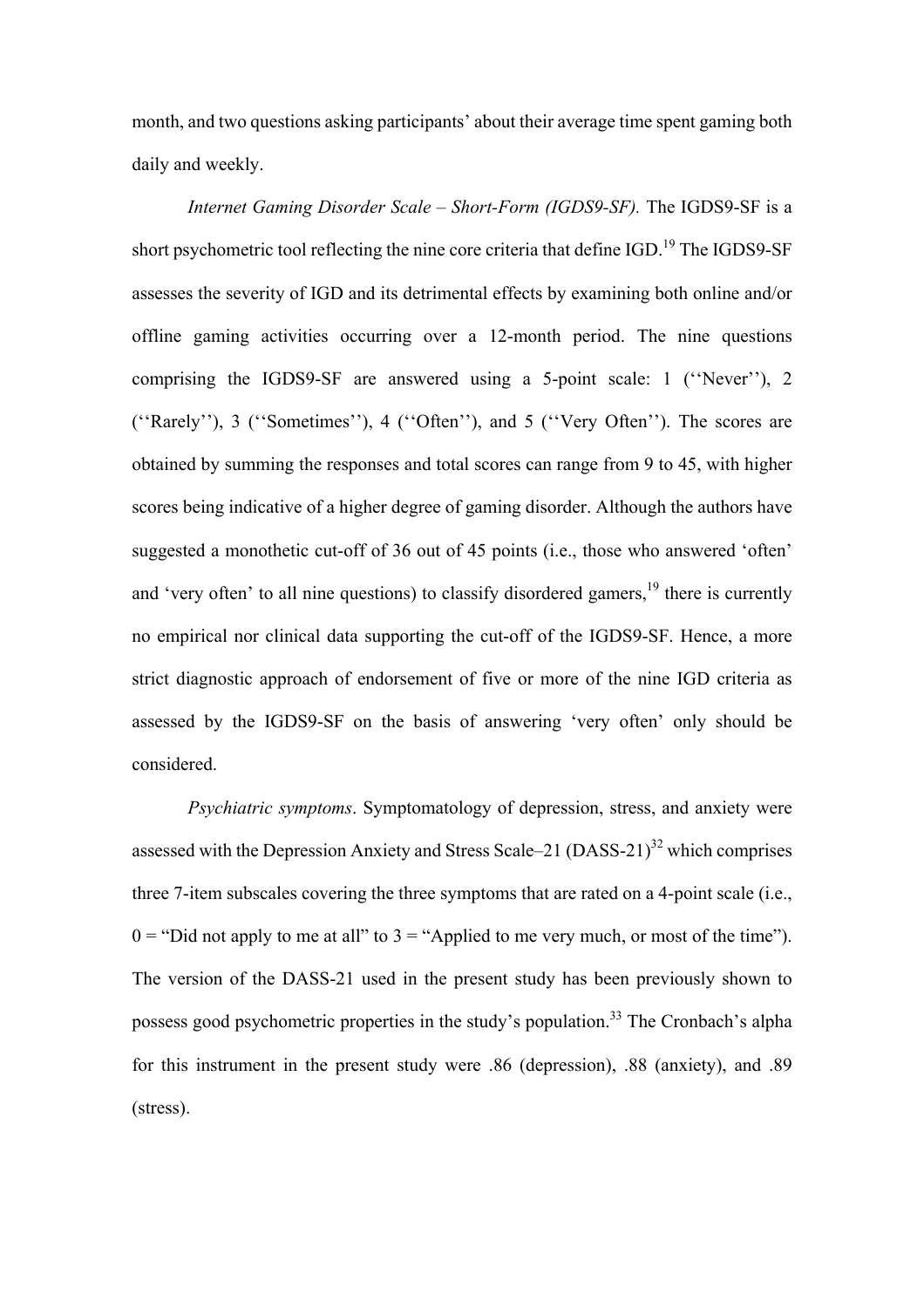## *Data management, analytic strategy, and statistical analysis*

Data management involved (i) cleaning the dataset by inspection of cases with missing values above the conventional threshold of 10% in all relevant instruments; (ii) checking for univariate normality of all items of the IGDS9-SF using standard guidelines (i.e., Skewness > 3 and Kurtosis > 9);<sup>34</sup> (iii) screening for univariate outliers that scored  $\pm$  3.29 standard deviations from the IGDS9-SF z-scores;<sup>35</sup> and (iv) screening for multivariate outliers using Mahalanobis distances and the critical value for each case based on the chi-square distribution values. This procedure resulted in the exclusion of 14 cases, thus yielding a final dataset of 495 valid cases that were eligible for subsequent analyses. Statistical analyses comprised (i) descriptive analysis of the main sample's characteristics; (ii) assessment of the construct validity of the IGDS9-SF by means of a confirmatory factor analysis (CFA); (iii) nomological validation of the IGDS9-SF to strengthen the case of construct validity by performing a full bootstrapped structural equation modeling (SEM) with 95% Bias-corrected and accelerated (BCa) confidence interval (CI) for the coefficient estimates of a theoretical model reflecting a nomological network $36$  that replicates the pattern of association known for each construct in the model with IGD; (iv) criterion validity of the IGDS9-SF by examining the bootstrapped Pearson's correlation coefficients with 95% BCa CI between IGD and the frequency of gameplay variables alongside their coefficients of determination  $(R^2)$ ; (v) analysis of the scale's reliability using the Cronbach's alpha, composite reliability, and factor determinacy coefficients of internal consistency. All statistical analyses were performed using Mplus 7.2 and IBM SPSS Statistics 20.

## **Results**

*Descriptive statistics*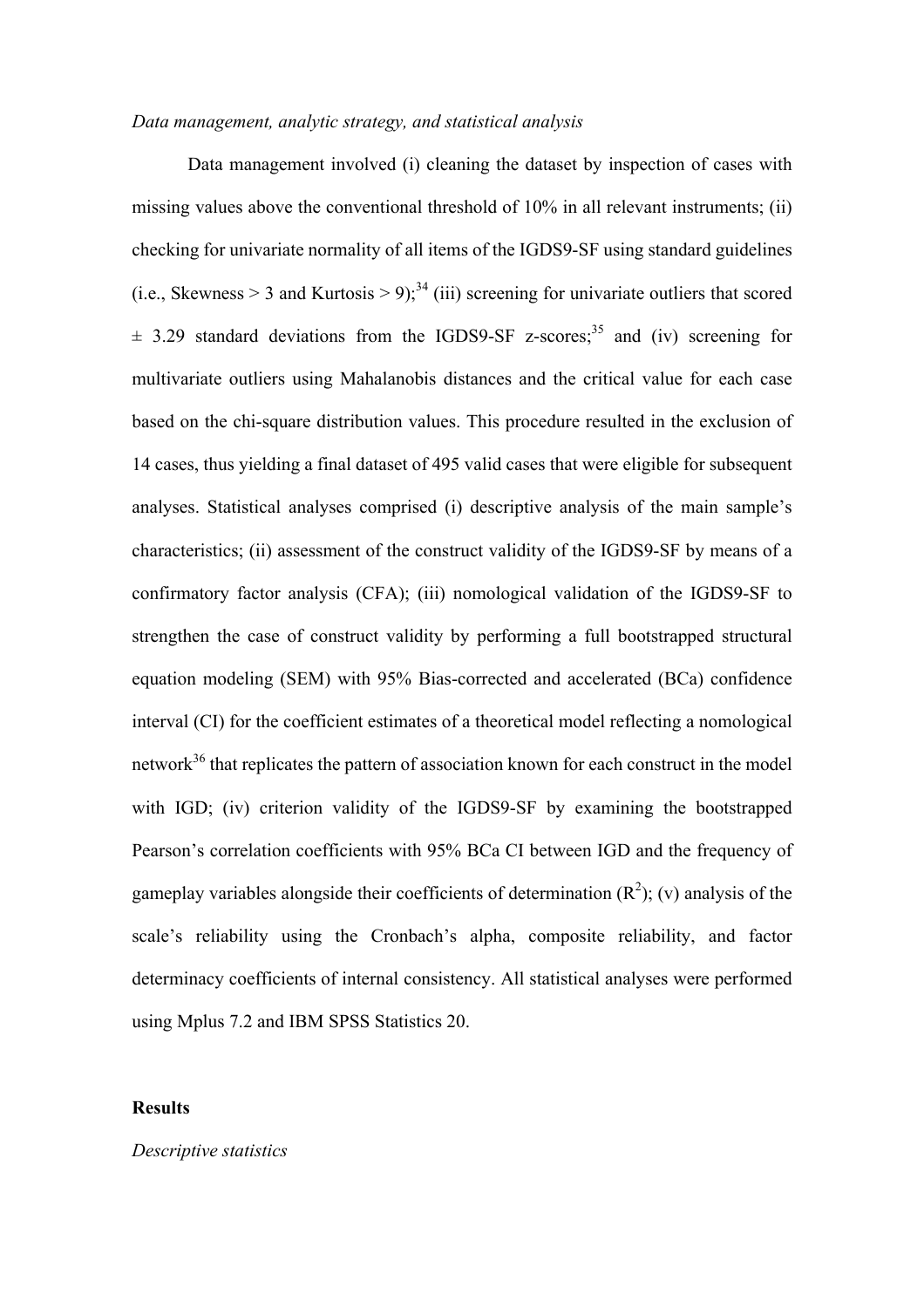In terms of the sociodemographic characteristics and frequency of gameplay of the final sample, very few reported being in a relationship  $20\%$  (n = 99) and time spent gaming daily (Mean = 2.48 hours;  $SD = 3.45$ ) and weekly (Mean = 10.21 hours;  $SD =$ 17.86) were modest.

#### Please insert Table 1 about here.

#### *Construct validity*

A CFA was performed on the nine items of the IGDS9-SF using maximum likelihood estimation method with robust standard errors (MLR) in order to test the onefactor solution of the IGD construct as previously established.<sup>28</sup> Conventional fit indices and thresholds were used to examine the goodness of fit of the model under analysis:  $\chi^2/df$ [1;4], Root Mean Square Error of Approximation (RMSEA) [0.05;0.08], RMSEA 90% confidence interval (CI) with its lower limit close to 0 and the upper limit below .08, Probability level value of the test of close fit (Cfit) > .05, Standardized Root Mean Square Residual (SRMR) [0.05;0.08], Comparative Fit Index (CFI) and Tucker-Lewis Fit Index (TLI) [.90;.95].<sup>37-40</sup> The results of this analysis produced the following results:  $\chi^2$  (27) =  $46.96$ ,  $\chi$ 2/df = 1.7; RMSEA = 0.039 [90% CI: 0.019–0.057], Cfit = .84; SRMR = 0.035,  $CFI = .974$ ;  $TLI = .965$ . Additionally, the results of the CFA provided acceptable standardized item loadings (i.e.,  $\lambda_{ii} \geq .50$ ,  $p < .0001$ ) (see Figure 1). Overall, these results clearly demonstrate that the one-factor solution model presents an excellent fit to the data.

## Please insert Figure 1 about here.

## *Nomological Validity*

Assessing construct validity of IGD also involves identifying a network of key constructs associated with it, and to explicate the pattern of interrelationships that exist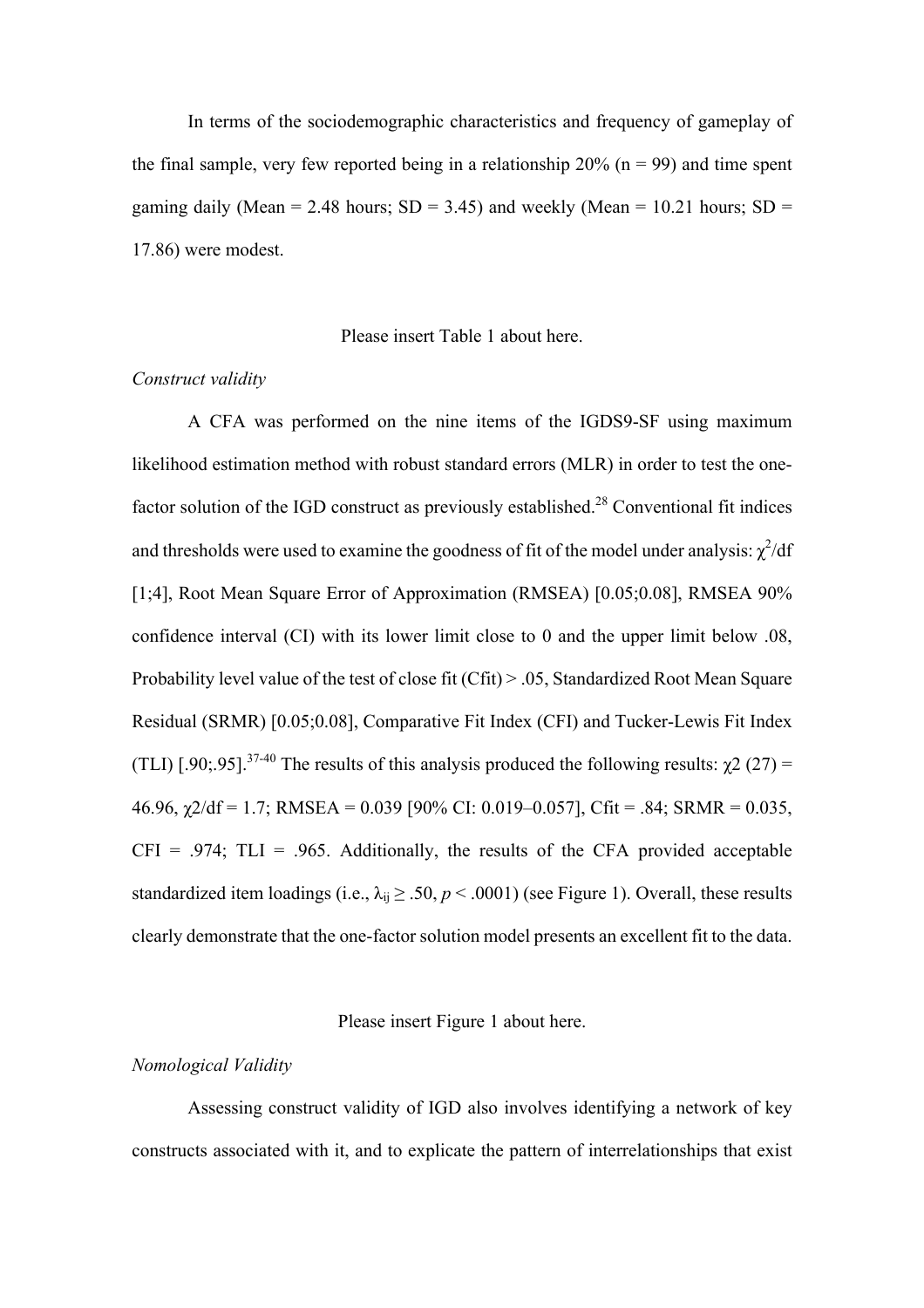among them. $41$  This procedure has been discussed by Cronbach and Meehl $36$  who argued that it is necessary to understand the nature of a construct via the statistical or deterministic laws underlying the network of key constructs, often referred as nomological network. The nomological network is usually considered an aspect of construct validity of a given phenomenon, and can be established by replication of the structural and causal relationships between IGD and psychiatric symptoms such as depression, anxiety, and stress that have been known to be associated the phenomenon of addictive gaming. For this reason, a full bootstrapped SEM was performed on the data to investigate the nomological validity of the IGD construct. The structural model included IGD as the predictor of depression, anxiety, and stress because several empirical studies have long acknowledged these associations.<sup>6, 42-44</sup> The results produced an adequate fit to the data ( $\chi^2$  = 665.9, df = 399; CFI = .934, TLI = .928; RMSEA = 0.037 [90% CI: 0.032– 0.042]; Cfit = 1.0; SRMR = 0.051). In terms of the variance explained  $(R^2)$  for each outcome in the model, IGD explained 17.4% of the variance in depression  $(R^2 = 0.174, p$  $<$  0.001), 14.5% of the variance in anxiety ( $R^2 = 0.145$ ,  $p = 0.001$ ), and 21.4% of the variance in stress  $(R^2 = 0.214, p < .0001)$ .

## Please insert Figure 2 about here.

### *Criterion validity*

Criterion validity was ascertained by demonstration of association between reliable and recognized indicators of IGD with the IGDS9-SF's scores. To achieve this goal, bootstrapped Pearson's correlation coefficient with 10,000 bootstrap samples and 95% BCa CI between both daily ( $r = .36$ ,  $R^2 = .13$ ,  $p < .0001$ , 95% BCa CI [.27 - .46]) and weekly  $(r = .42, R^2 = .18, p < .0001, 95\%$  BCa CI [.34 - .50]) time spent gaming and IGD, which provided further support for the IGDS9-SF's criterion validity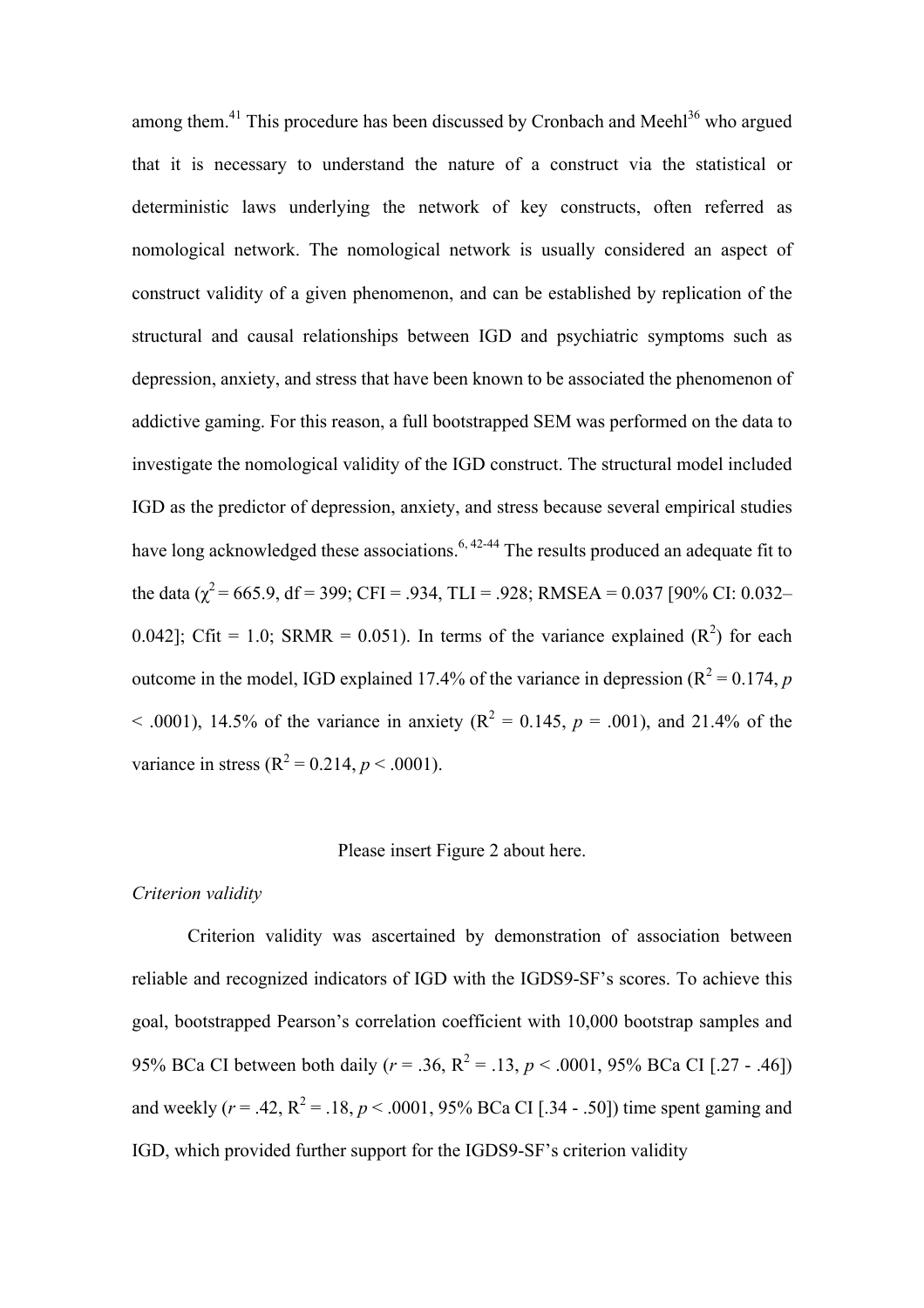# *Reliability analysis*

The reliability of the IGDS9-SF as assessed by the Cronbach's alpha was relatively high ( $\alpha = .87$ ) and could not be improved upon deletion of any item. The composite reliability of the IGDS9-SF was .87, which is well beyond the accepted threshold of  $.70^{45,46}$  Finally, factor determinacy for the IGDS9-SF was  $.93$ , which is above the desired threshold of .80.<sup>47</sup> These results clearly demonstrate that the Portuguese IGDS9-SF presents adequate internal consistency levels as evaluated by several different indicators.

## **Discussion**

Using a sample Portuguese adolescents, the present study sought to conduct a psychometric validation of the IGDS9-SF in an attempt to create a valid and reliable instrument to stimulate research on IGD within the Portuguese cultural context. For this purpose, the IGDS9-SF was assessed in terms of validity and reliability from several levels. In regards to the IGDS9-SF validity, construct and criterion validity were investigated alongside the instrument's internal consistency.

Construct validation was conducted by means of CFA and nomological validation of the IGDS9-SF. The results from the CFA provided additional support for the unidimensionality IGDS9-SF as the goodness of fit was excellent and model fitted the data adequately. Furthermore, factor loadings of the nine items of the IGDS9-SF were all statistically significant and relatively high, lending support to the construct validity of the IGDS9-SF. To further assess the instrument's construct validity, nomological validity of the IGDS9-SF and its associated constructs was examined via a nomological network that included IGD as the predictor of depression, anxiety, and stress. The results of the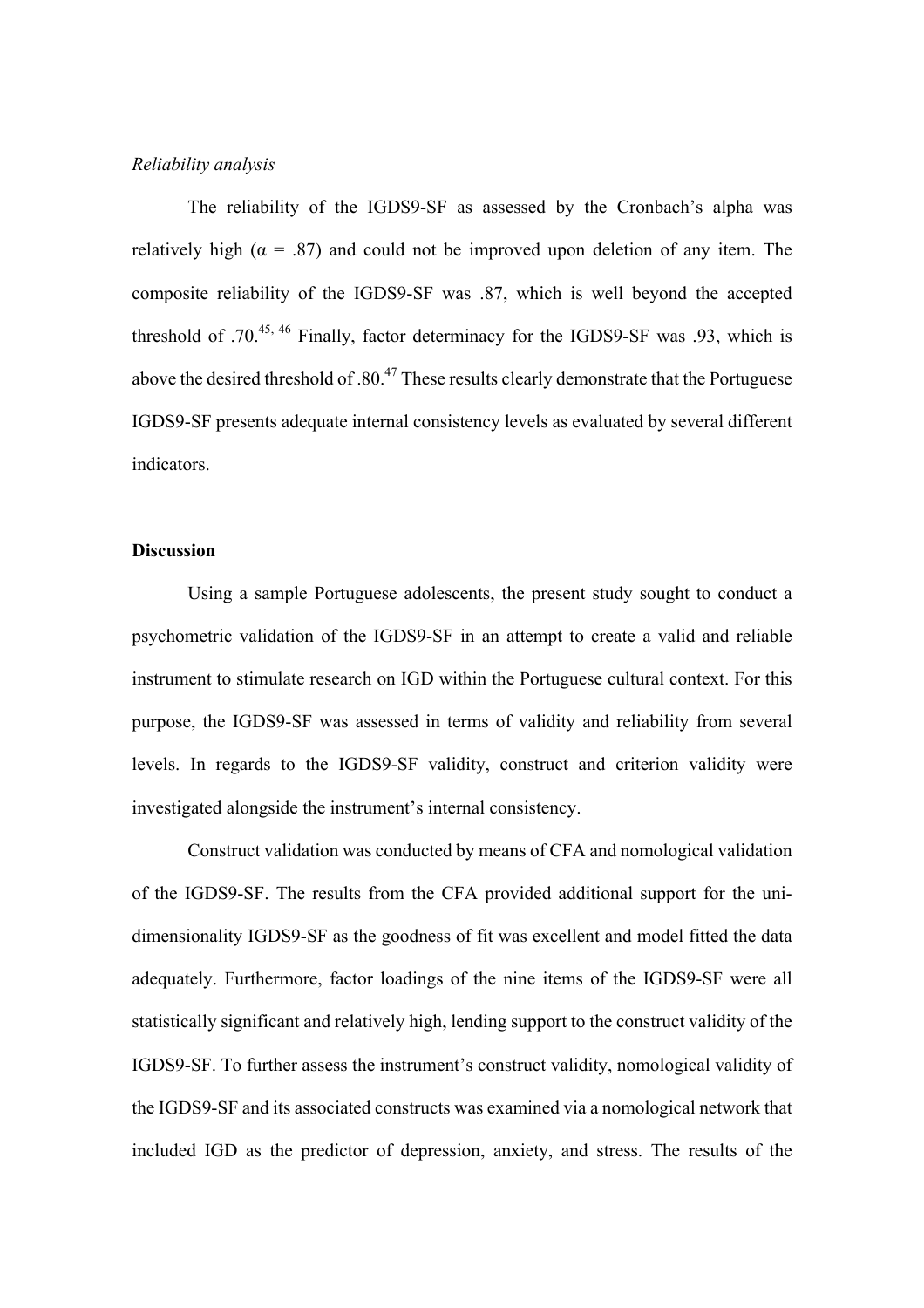nomological validation provided extra evidence supporting the construct validity of the IGDS9-SF as the empirical replication these hypothesized relationships between the constructs was achieved in the structural equation model analysis.

In addition to these results, the IGDS9-SF was found to be associated with relevant criterion variables, which included the time spent gaming both daily and weekly. The observed associations between IGDS9-SF and frequency of gameplay lend support to previous findings<sup>5, 7, 48, 49</sup> and illustrate the IGDS9-SF possesses a good degree of criterion validity. Finally, in terms of the reliability of the IGDS9-SF, the results supported its adequacy concerning its internal consistency as assessed by several indicators such as the Cronbach's alpha, composite reliability, and factor determinacy.

Although the findings encountered concerning the psychometric properties of the IGDS9-SF were overall strong, there are some potential limitations worth noting. Firstly, the data were all self-reported and, as such, are prone to various known biases (e.g., social desirability, memory recall biases, etc.). Secondly, because all participants were selfselected, generalization of the present findings to the general population cannot be directly made. Thirdly, because the sample of this study comprised only Portuguese adolescents, the present findings may therefore not be generalizable to adolescents from other cultural backgrounds or adult samples.

Notwithstanding this, the present study will hopefully pave the way for new research on IGD both in Portugal and internationally. Thus, future studies could benefit from replicating the findings of this study in larger nationally representative sample in order to advance reliable estimates of prevalence rates of IGD. However, this should only be done after extensive support for the suggested cut-off point of the IGDS9-SF has been provided.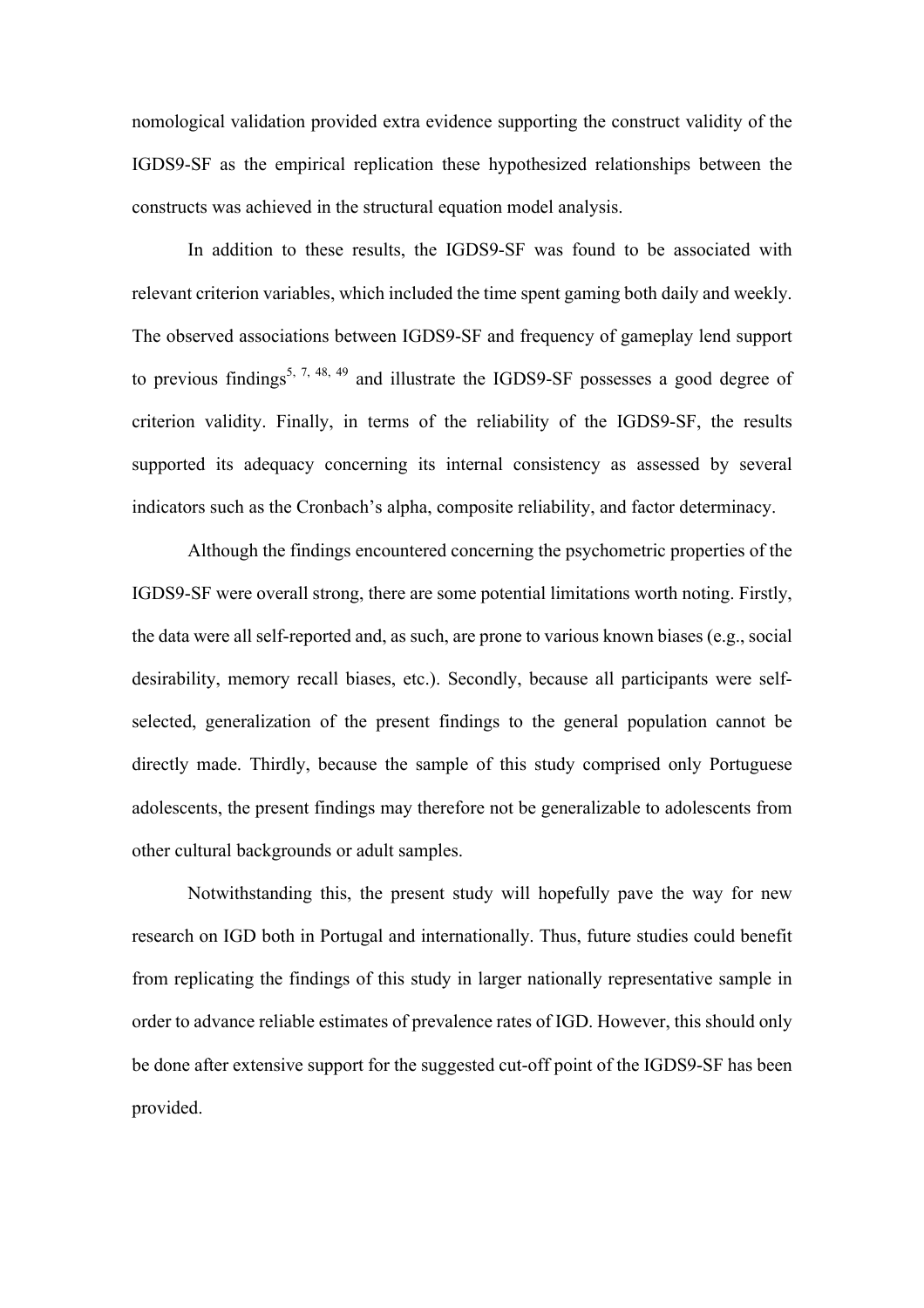## **Conclusion**

The findings of the present study demonstrate that IGD can be validly and reliably measured in Portuguese adolescents by the IGDS9-SF. The IGDS9-SF is the first instrument developed to assess IGD in the context of the Portuguese cultural background and for this reason more research on IGD will hopefully emerge. Given the seriousness and harmful consequences resulting from IGD in a minority of gamers, more research on IGD should carried out to gather evidence as to the clinical legitimacy of this phenomenon.

# **Authors Disclosure Statement**

No competing financial interests exist.

# **References**

1. Stroud MJ, Whitbourne SK. Casual video games as training tools for attentional processes in everyday life. Cyberpsychol Behav Soc Netw. 2015.

2. Novak E, Tassell J. Using video game play to improve education-majors' mathematical performance: An experimental study. Comput Human Behav. 2015;53:124-30.

3. Yeh CS-H. Exploring the effects of videogame play on creativity performance and emotional responses. Comput Human Behav. 2015;53:396-407.

4. Connolly TM, Boyle EA, MacArthur E, Hainey T, Boyle JM. A systematic literature review of empirical evidence on computer games and serious games. Comput Educ. 2012;59(2):661-86.

5. Schmitt ZL, Livingston MG. Video game addiction and college performance among males: Results from a 1 year longitudinal study. Cyberpsychol Behav Soc Netw. 2015;18(1):25-9.

6. Lehenbauer-Baum M, Klaps A, Kovacovsky Z, Witzmann K, Zahlbruckner R, Stetina BU. Addiction and engagement: An explorative study toward classification criteria for Internet Gaming Disorder. Cyberpsychol Behav Soc Netw. 2015;18(6):343-9.

7. Eichenbaum A, Kattner F, Bradford D, Gentile DA, Green CS. Role-playing and real-time strategy games associated with greater probability of Internet Gaming Disorder. Cyberpsychol Behav Soc Netw. 2015;18(8):480-5.

8. Haghbin M, Shaterian F, Hosseinzadeh D, Griffiths MD. A brief report on the relationship between self-control, video game addiction and academic achievement in normal and ADHD students. J Behav Addict. 2013;2(4):239-43.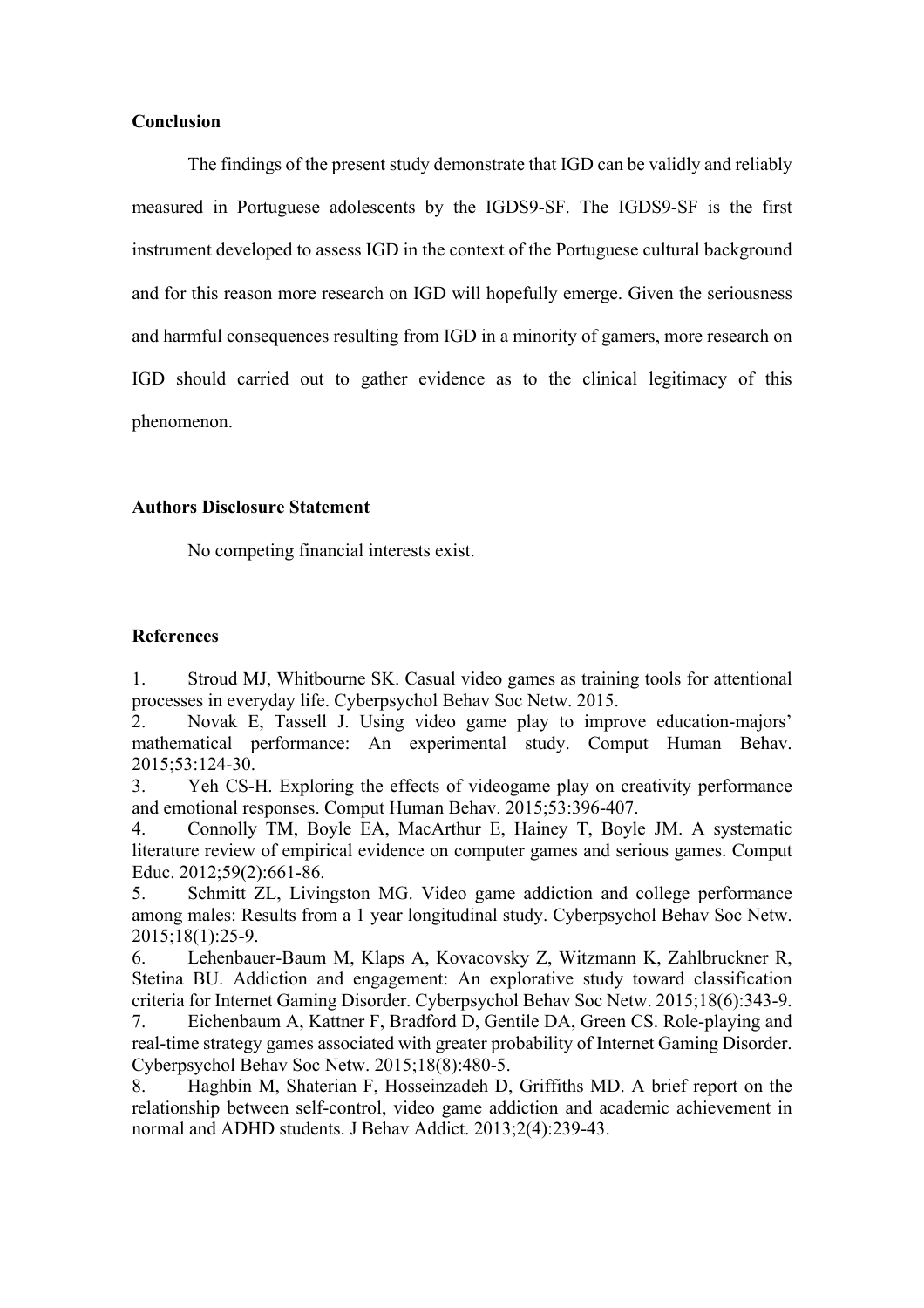9. Hull DC, Williams GA, Griffiths MD. Video game characteristics, happiness and flow as predictors of addiction among video game players: A pilot study. J Behav Addict. 2013;2(3):145-52.

10. Brunborg GS, Mentzoni RA, Frøyland LR. Is video gaming, or video game addiction, associated with depression, academic achievement, heavy episodic drinking, or conduct problems? J Behav Addict. 2014;3(1):27-32.

11. Kuss DJ, Griffiths MD. Online gaming addiction in children and adolescents: A review of empirical research. J Behav Addict. 2012;1(1):3-22.

12. Henchoz Y, Studer J, Deline S, N'Goran AA, Baggio S, Gmel G. Video gaming disorder and sport and exercise in emerging adulthood: A longitudinal study. Behav Med. 2014;1-7.

13. Yao Y-W, Wang L-J, Yip SW, et al. Impaired decision-making under risk is associated with gaming-specific inhibition deficits among college students with Internet gaming disorder. Psychiatry Res. 2015;229(1-2):302-9.

14. Wittek CT, Finserås TR, Pallesen S, et al. Prevalence and predictors of video game addiction: a study based on a national representative sample of gamers. Int J Ment Health Addict. 2015:1-15.

15. Vukosavljevic-Gvozden T, Filipovic S, Opacic G. The mediating role of symptoms of psychopathology between irrational beliefs and internet gaming addiction. J Rat-Emo Cognitive-Behav Ther. 2015:1-19.

16. Lee J, Lee S, Chun JW, Cho H, Kim D-J, Jung Y-C. Compromised prefrontal cognitive control over emotional interference in adolescents with Internet Gaming Disorder. Cyberpsychol Behav Soc Netw. 2015.

17. Griffiths MD, Kuss DJ, King D. Video game addiction: past, present and future. Curr Psychiatry Rev. 2012;8(4):308-18.

18. Griffiths MD, Király O, Pontes HM, Demetrovics Z. (2015) An overview of problematic gaming. In: Starcevic V, Aboujaoude E, eds. *Mental Health in the Digital Age: Grave Dangers, Great Promise*. Oxford: Oxford University Press; 2015. pp. 27-45.

19. American Psychiatric Association. (2013) *Diagnostic and Statistical Manual of Mental Disorders (5th ed.)*. Arlington, VA: Author.

20. Petry NM, O'Brien CP. Internet gaming disorder and the DSM-5. Addiction. 2013;108(7):1186–7.

21. Griffiths MD, King DL, Demetrovics Z. DSM-5 internet gaming disorder needs a unified approach to assessment. Neuropsychiatry. 2014;4(1):1-4.

22. King DL, Haagsma MC, Delfabbro PH, Gradisar M, Griffiths MD. Toward a consensus definition of pathological video-gaming: A systematic review of psychometric assessment tools. Clin Psychol Rev. 2013;33(3):331-42.

23. Király O, Nagygyörgy K, Koronczai B, Griffiths MD, Demetrovics Z. (2014) Assessment of Problematic Internet Use and Online Video Gaming. In: Starcevic V, Aboujaoude E, eds. *Mental Health in the Digital Age: Grave Dangers, Great Promise*. Oxford: Oxford University Press; 2014. pp. 46-68.

24. Pontes HM, Griffiths MD. (2015) New Concepts, Old Known Issues: The DSM-5 and Internet Gaming Disorder and its Assessment. In: Bishop J, ed. *Psychological and social implications surrounding internet and gaming addiction*. Hershey, PA: Information Science Reference; 2015. pp. 16-30.

25. Pontes HM, Király O, Demetrovics Z, Griffiths MD. The conceptualisation and measurement of DSM-5 Internet Gaming Disorder: The Development of the IGD-20 Test. PLoS ONE. 2014;9(10):e110137.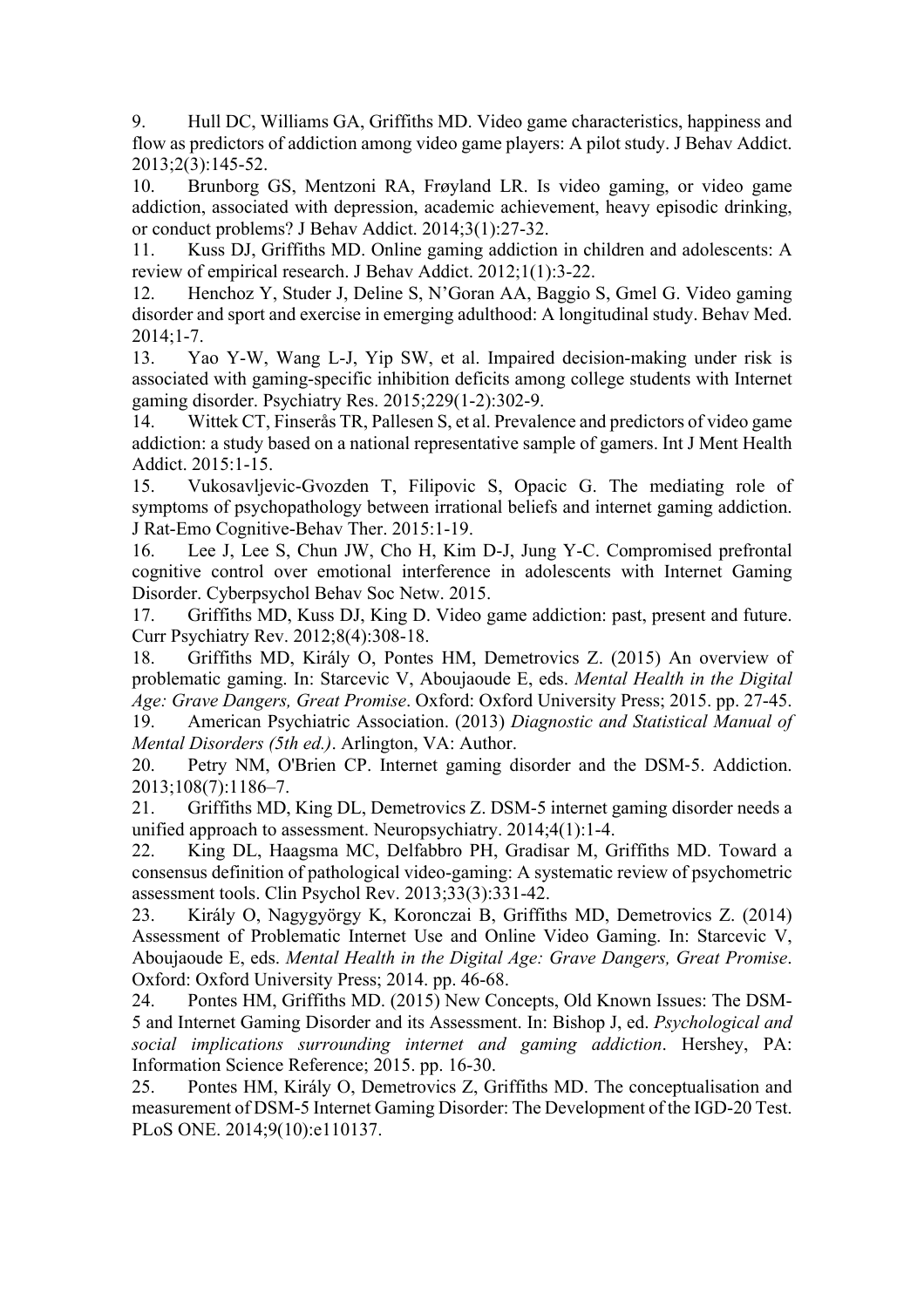26. Rehbein F, Kliem S, Baier D, Mößle T, Petry NM. Prevalence of Internet Gaming Disorder in German adolescents: Diagnostic contribution of the nine DSM-5 criteria in a statewide representative sample. Addiction. 2015.

27. Lemmens JS, Valkenburg PM, Gentile DA. The Internet Gaming Disorder Scale. Psychol Assess. 2015.

28. Pontes HM, Griffiths MD. Measuring DSM-5 Internet Gaming Disorder: Development and validation of a short psychometric scale. Comput Human Behav. 2015;45:137-43.

29. Petry NM, Rehbein F, Ko C-H, O'Brien CP. Internet Gaming Disorder in the DSM-5. Curr Psychiatry Rep. 2015;17(9):1-9.

30. Király O, Griffiths MD, Demetrovics Z. Internet Gaming Disorder and the DSM-5: Conceptualization, debates, and controversies. Current Addiction Reports. 2015:1-9.

31. Petry NM, Rehbein F, Gentile DA, et al. An international consensus for assessing internet gaming disorder using the new DSM-5 approach. Addiction. 2014;109:1399-406. 32. Lovibond PF, Lovibond SH. The structure of negative emotional states: Comparison of the Depression Anxiety Stress Scales (DASS) with the Beck Depression and Anxiety Inventories. Behav Res Ther. 1995;33(3):335-43.

33. Pais-Ribeiro J, Honrado A, Leal I. Contribuição para o estudo da adaptação portuguesa das Escalas de Ansiedade, Depressão e Stress (EADS) de 21 itens de Lovibond e Lovibond [Contribution to the Portuguese validation study of Lovibond and Lovibond's Short version of the Depression Anxiety and Stress Scale (DASS)]. Psicologia, Saúde & Doenças. 2004;5(2):229-39

34. Kline RB. (2011) *Principles and practice of structural equation modeling (Third edition)*. New York: The Guildford Press.

35. Field A. (2013) *Discovering statistics using IBM SPSS statistics (4th Edition)*. London: SAGE Publications Ltd.

36. Cronbach LJ, Meehl PE. Construct validity in psychological tests. Psychol Bull. 1955;52(4):281-302.

37. Bentler PM. Comparative fit indexes in structural models. Psychol Bull. 1990;107(2):238-46.

38. Bentler PM, Bonnet DG. Significance tests and goodness of fit in the analysis of covariance structures. Psychol Bull. 1980;88(3):588-606.

39. Hu LT, Bentler PM. Cutoff criteria for fit indexes in covariance structure analysis: Conventional criteria versus new alternatives. Struct Equ Modeling. 1999;6(1):1-55.

40. Hooper D, Coughlan J, Mullen MR. Structural equation modelling: Guidelines for determining model fit. Electronic Journal of Business Research Methods. 2008;6(1):53- 60.

41. Bryant FB, King SP, Smart CM. (2007) Multivariate Statistical strategies for construct validation in positive psychology. In: Ong AD, Dulmen MHMv, eds. *Oxford Handbook of Methods in Positive Psychology*. Oxford: Oxford University Press; 2007.

42. Stetina BU, Kothgassner OD, Lehenbauer M, Kryspin-Exner I. Beyond the fascination of online-games: Probing addictive behavior and depression in the world of online-gaming. Comput Human Behav. 2011;27(1):473-9.

43. Wei H, Chen M, Huang P, Bai Y. The association between online gaming, social phobia, and depression: an internet survey. BMC Psychiatry. 2012;12(1):92.

44. Snodgrass JG, Lacy MG, Dengah II HJ, Eisenhauer S, Batchelder G, Cookson RJ. A vacation from your mind: Problematic online gaming is a stress response. Comput Human Behav. 2014;38:248-60.

45. Fornell C, Larcker DF. Evaluating structural equation models with unobservable variables and measurement error. Journal of Marketing Research. 1981;18(1):39-50.